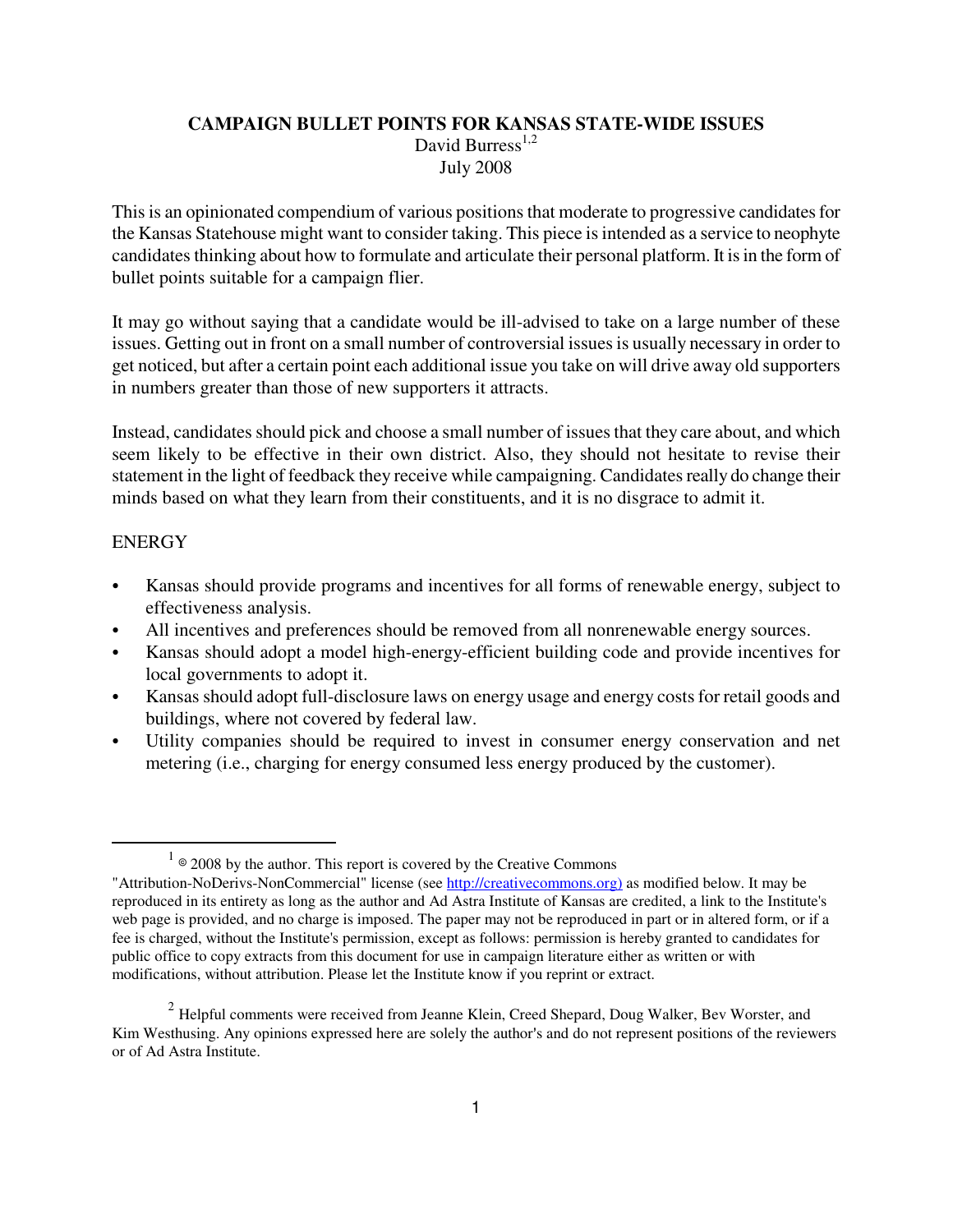### THE PROPOSED SUNFLOWER COAL-FIRED COMPLEX NEAR HOLCOMB, KS

Leaving global warming aside, the proposed Holcomb coal complex would be bad for Kansas.

- It would produce dangerous mercury emissions.
- Coal plants are viewed as risky investments by bond markets.
- In the future it would likely lead to excessively high prices for Kansas energy (because coal produces more CO2 than any other fuel and is likely to be subject to cap and trade).
- Over three-quarters of Kansans oppose the Holcomb development.
- Wind power would produce more jobs and keep more profits in Kansas than coal power.

#### ECONOMIC DEVELOPMENT

- Kansas economic development programs should be subjected to much tougher outside benefitcost analysis, and abolished where not positively shown to work.
- Kansas should prioritize growing from within. Kansas should adopt a statewide system of enterprise facilitation. Kansas should supplement Small Business Administration startup loans.
- Kansas and Missouri should encourage cooperative economic development within Greater Kansas City.
- Kansas should enter into no-raiding and non-compete agreements with other states.
- Kansas should enforce no-raiding and non-compete rules between Kansas local governments.
- Economic development incentives are especially costly yet their outputs are especially uncertain.
- Investments in education are likely to be more effective economic development tools than investments in incentives. Unlike incentives, the positive effects of education on economic development have been demonstrated over and over again by solid research. If we are increasing incentives while cutting back on education, something is very wrong.
- All incentives should be transparent. All recipients and amounts should be public records.
- Grants of incentives should be conditioned on binding performance goals.
- Kansas should adopt and enforce uniform transparent clawbacks (i.e. recovery of public costs) for all incentives and subsidies where the recipient fails to meet goals.

### TAXATION

- Taxes are the cost of citizenship. We don't like them but we need them. We also need to keep them fair and reasonable.
- Lotteries and casinos are not and never can be important substitutes for tax revenues. The Kansas lottery currently raises less than half a percent of state and local revenues.
- Many, or even most, tax deductions and exemptions are weakly justified at best. In general it is economically better (though politically tougher) to expand the tax base by removing loopholes than to increase tax rates.
- Over the last two decades Kansas taxes have been largely shifted away from corporations. They can be partly shifted back without harming economic development.
- Unneeded loopholes should be removed from corporate income taxes.
- For example, all forms of corporate income should be required to be localized to particular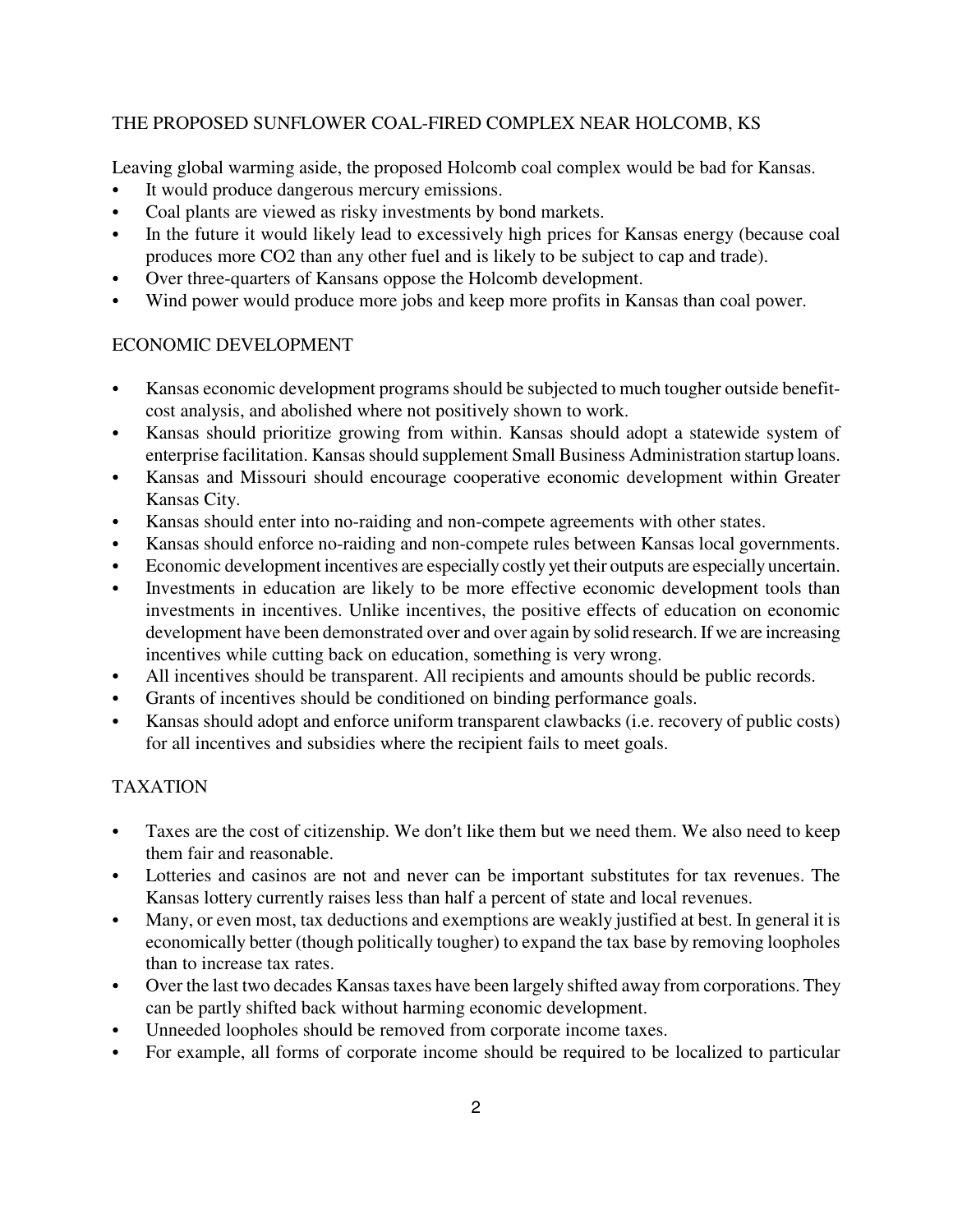states for purposes of state taxation.

- All economic development incentives should sunset after ten years. Rewards that are distant in time do not influence business location decisions.
- The stripper oil well exemption should be replaced by a deduction for costs of oil production.

### MINIMUM WAGE

Kansas workers should receive the federal minimum wage. It's the right thing to do.

## SMALL CLAIMS

Kansas should raise the small claims limit from \$4,000 to \$10,000.

## CONSUMER LAW

- Consumer disputes should not be subjected to required arbitration unless it can be shown that the designated arbitrator sides with the consumer at least 40% of the time.
- Payday loan interest should not exceed 35% per year.
- Consumer installment loan and credit card interest and fees should not exceed 20% per year.
- Companies should have an affirmative obligation to help prevent, detect, and correct ID theft.

## HIGHER EDUCATION

- Kansas has an incredibly good system of higher education, all out of proportion to the level of state support it currently receives. Financial stresses are making it hard or impossible for our universities to maintain that level of quality.
- State tuition is becoming too high for half or more of our families to afford. We need a greatly expanded program of needs-based scholarships.
- Unfortunately, we have too many universities for a state of our size. Some savings could be achieved by requiring the universities to cooperate and be more specialized in their undergraduate and graduate program offerings.

### PRIMARY-SECONDARY EDUCATION (STATE POLICY)

- We should move towards universal pre-K education programs
- Kansas should support breakfast programs and before school and after school daycare in all willing school districts.
- Time-on-task matters a lot. In the long run, the only assured way of improving student performance across the board is in moving towards longer class days and year-around attendance.
- Small schools educate best. Very large schools are no cheaper than midsized schools and should be discouraged.
- Class sizes should be capped based on recommendations of research.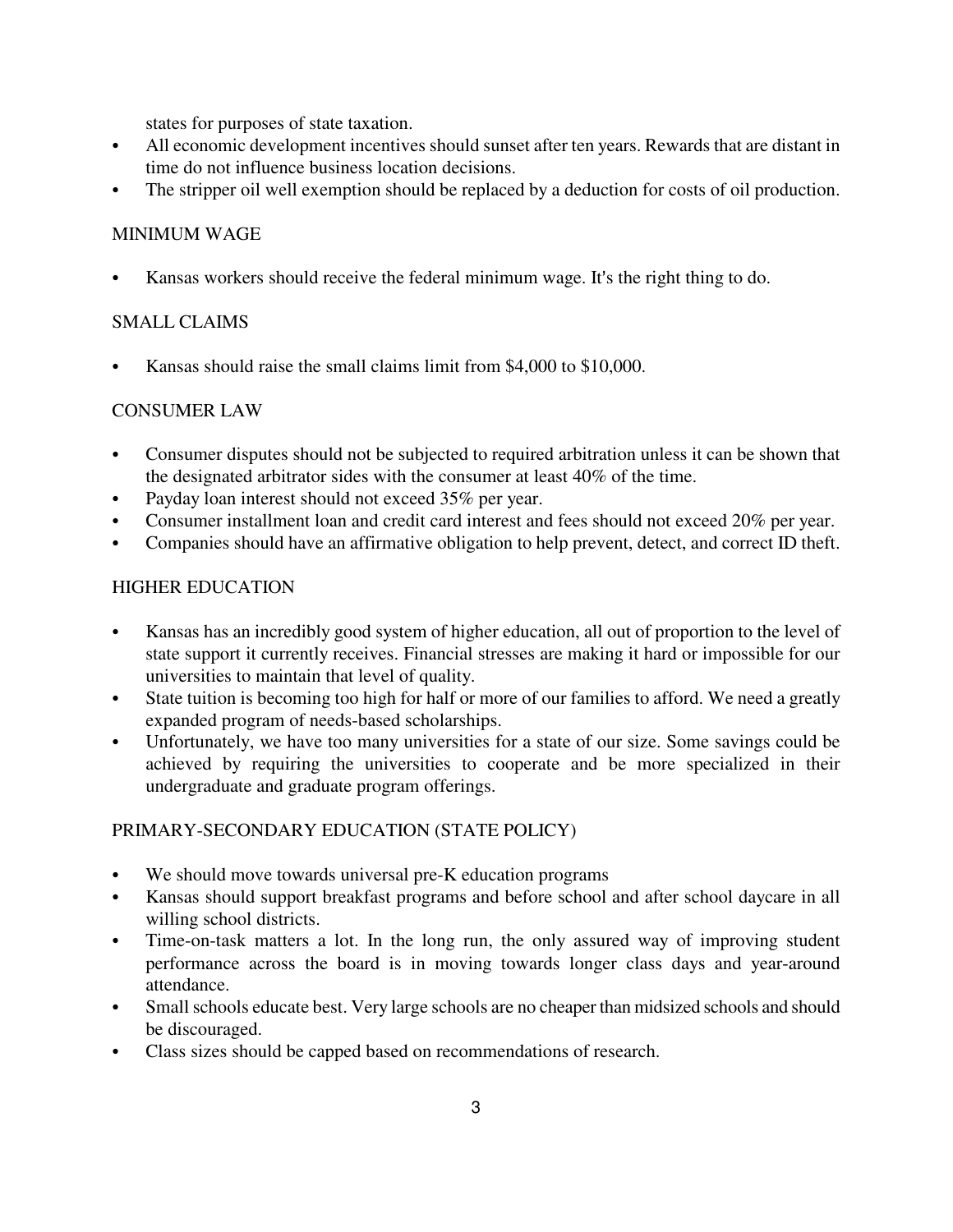• State government should take on more responsibility for supporting and managing special education.

## PRIMARY-SECONDARY EDUCATION (STATE-FEDERAL POLICY)

- Kansas should push for major changes in the No Child Left Behind Act.
- For example, tests should focus on improvement, not level of achievement.
- Kansas should reject federal funds for abstinence-only sex education, which wastes state money and student time and doesn't work.

## CRIME AND PUNISHMENT

- For the first time in history we're spending more on jails and prisons than on higher education. That's got to change.
- Most prisoners will eventually be released and are unprepared for normal life. A majority of them are rearrested. That's got to change.
- The "war against drugs" is a horribly expensive failure. That's got to change.
- The criminal justice system discriminates against minorities (according to Kansas authorities). That's got to change.
- The police spend too little of their time investigating violent crime. That's got to change.
- Every prisoner should have programs to prepare for civilian life.
- It is in no one's long-term interest to brutalize prisoners or provide inadequate medical treatment.
- Nonviolent felons should not be incarcerated unless they violate terms of parole or fail to work at restitution.
- Felons on probation should not be sent to prison for violations of conditions unless convicted in a court of law.
- Incarceration should consist whenever possible of electronic house arrest.
- The death penalty is a costly and ineffective albatross that should be abolished.

# TORT REFORM

- Some so-called "tort reform" has actually been a concerted effort to allow big business to profit from dangerous actions without providing adequate recourse for injured parties. Settlements should be high enough to compensate victims and also create an incentive against negligence.
- Reforms that limit truly excessive attorney's fees are legitimate and needed. However fees in winning cases must be high enough to cover the costs of losing cases as well—or else attorneys will refuse to take any cases that are seriously contested by a deep-pockets tortfeasor.
- Fees that take the major part of settlements should not be allowed.
- Substantial pain and suffering awards should be allowed because pain is real and has an economic value—as you can affirm by considering how much you would actually have to pay to induce someone to undergo that amount pain.
- If there are pain and suffering limitations, they should be removed in cases where the tortfeasor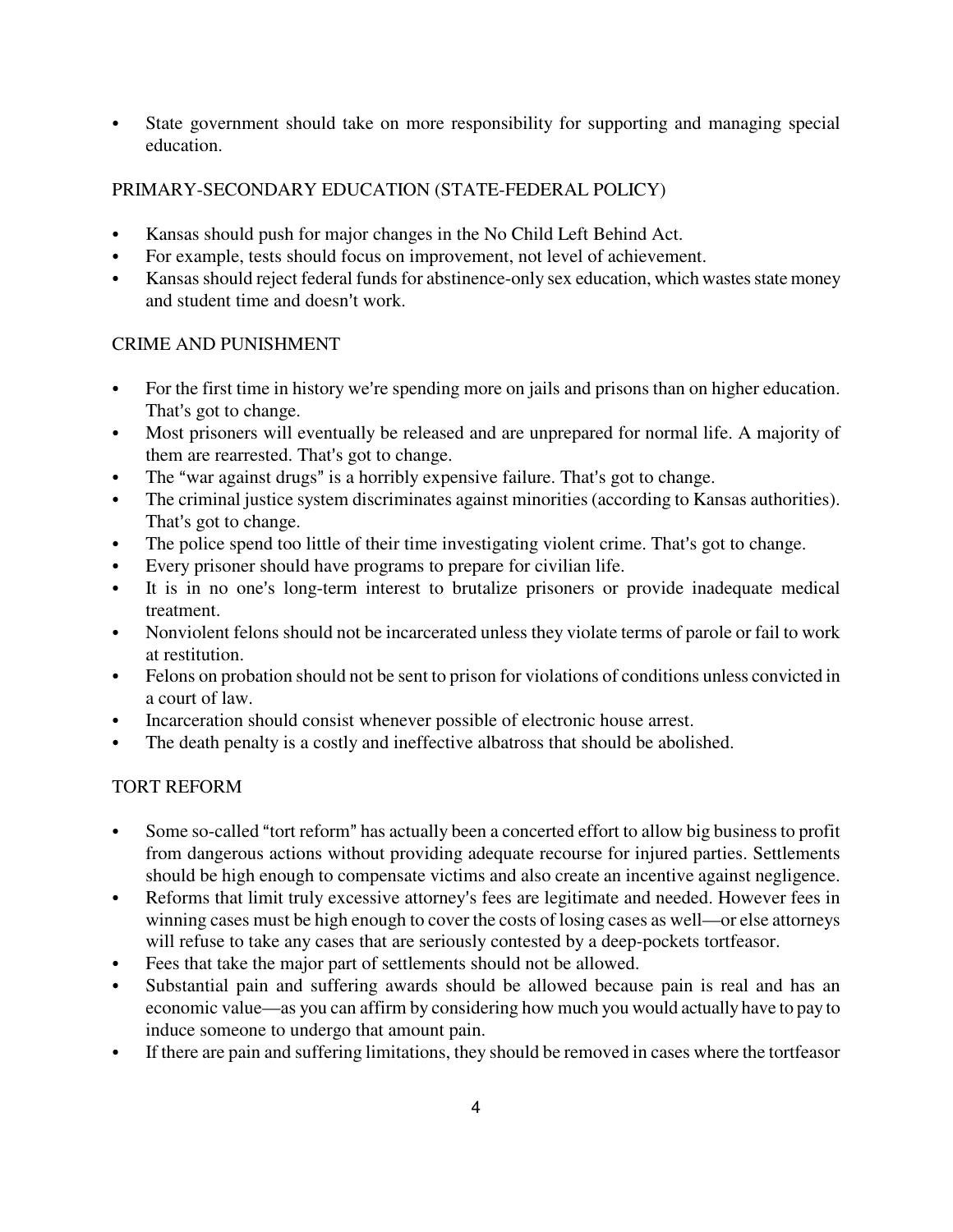resists a rapid resolution of the case.

• Workers are being inadequately compensated for injuries under worker's compensation. We need to either make the system more fair to workers or else return to a tort model.

### GOVERNMENT EFFICIENCY

- On average, public and nonprofit employees are more motivated by opportunities to serve the public, and less motivated by material profit, than their private sector counterparts. However, treating employees with respect is essential to improving government effectiveness—and adequate salaries, job security, and fair treatment are important signs of respect.
- Individual incentives in government tend to be overrated, while group incentives are underrated.
- Wherever possible, government activities and services should be carried out by internally competing agencies, with appropriate incentives such as expansion opportunities being directed to the best performing groups.
- Transparency works. Whistleblower, open records, and open meetings protections should be expanded.
- A limited press shield should be enacted to protect the sources of leaks about scandals.
- Privatization always creates new opportunities for corruption. Research shows that privatization is more likely to reduce efficiency than increase it.

#### **Mixed state-federal issues**

#### IMMIGRATION

- The US has a right and a duty to control its borders.
- That can't be done without reducing illegal hiring.
- We need to achieve better control with less demagoguery and less bureaucracy and less harm to innocent employers and workers.
- Effective control can only be accomplished at the federal level.
- Punitive efforts at the state level will hurt innocent employers and hurt innocent children and damage local economies, especially in farming.

### HEALTH CARE INSURANCE

- Everyone should have their own doctor, at a cost each can afford.
- Politicians have an obligation to help make it happen.
- Other than politics, the biggest problem is cost.
- Insurance companies are a major cause of high costs. Health costs cannot be controlled without controlling or eliminating medical insurance companies.
- We should adopt a unified public trust fund that comprehensively covers every Kansan's health coverage needs.
- Workers, consumers, and employers should support the trust fund on a sliding scale.
- We can and should make sure most people and most businesses pay less in total than they are